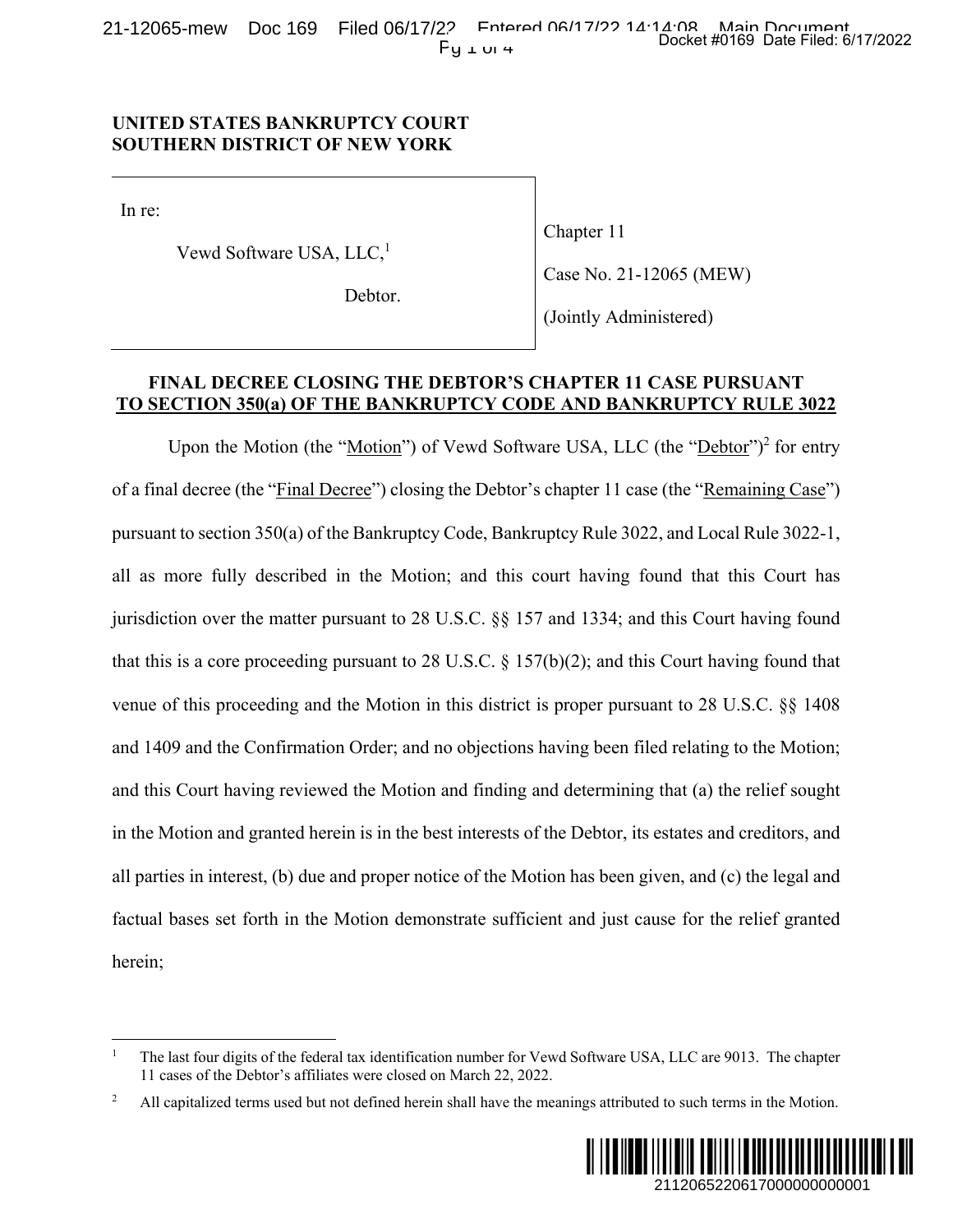### 21-12065-mew Doc 169 Filed 06/17/22 Entered 06/17/22 14:14:08 Main Document Pg 2 of 4

### **IT IS HEREBY ORDERED THAT:**

1. The Motion is granted as set forth herein.

2. Pursuant to section 350(a) of the Bankruptcy Code, Bankruptcy Rule 3022, and Local Rule 3022-1, the Remaining Case is hereby closed; *provided, however*, that this Court shall retain such jurisdiction as is provided in Article XI of the Plan, which provides for the retention of this Court's exclusive jurisdiction over all matters arising out of, or related to, the Debtors' chapter 11 cases and the Plan, and the entry of this Final Decree is without prejudice to the rights of the Debtor or any other party in interest to seek to reopen the Remaining Case for good cause shown.

3. The Debtor shall reserve sufficient funds to pay the United States Trustee the appropriate amount of any quarterly fees due pursuant to 28 U.S.C. § 1930 and any applicable interest due pursuant to 31 U.S.C. § 3717, which fees and interest, if any, shall be paid within twenty (20) days of the date of entry of this Final Decree. Within ten (10) days after the entry of this Final Decree, the Debtors shall provide to the United States Trustee an affidavit indicating cash disbursements from April 1, 2022 to the date that this Order has been entered.

4. Upon payment of the final outstanding fees owed to the United States Trustee by the Debtor, the services of the Plan Administrator (as defined in the Plan) will terminate effective immediately without any further notice or order of the Court.

5. This Final Decree shall serve as a final decree for the Remaining Case. The Clerk shall enter this Final Decree on the docket of the Remaining Case and thereafter such docket shall be marked as "Closed."

6. The services of Kurtzman Carson Consultants LLC (" $KCC$ "), the Debtor's claims and noticing agent, pursuant to 28 U.S.C. § 156(c) are terminated effective upon KCC completing the services set forth in this Final Decree.

2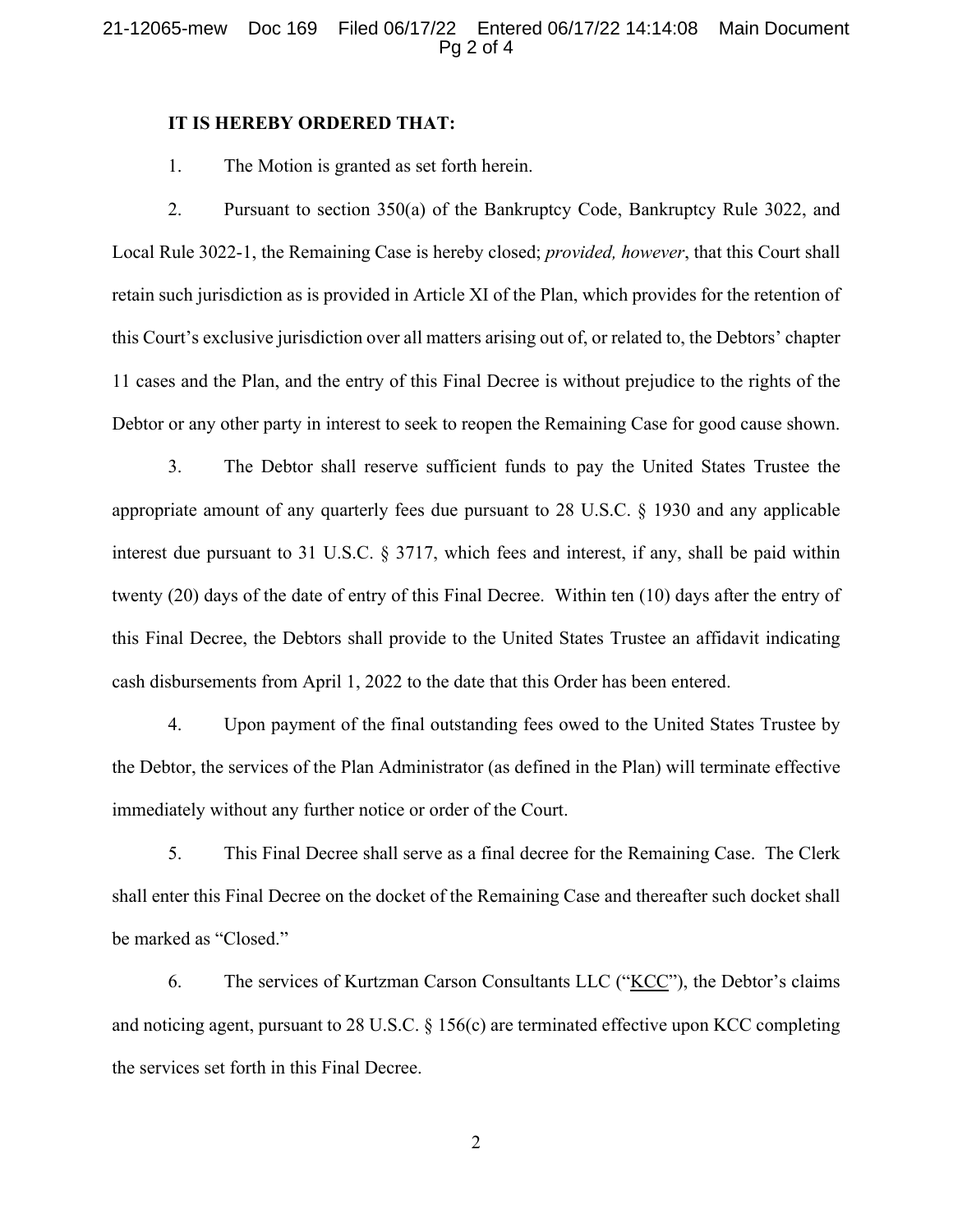#### 21-12065-mew Doc 169 Filed 06/17/22 Entered 06/17/22 14:14:08 Main Document Pg 3 of 4

7. Within thirty (30) days after entry of this Final Decree, KCC shall (a) forward to the Clerk of this Court an electronic version of all imaged claims; (b) upload the creditor mailing list into ECF; (c) provide to the Court the Final Claims Registers; and (d) box and transport all original claims to the Federal Archives, or any other location requested by the Clerk's Office.

8. KCC shall forward to the Reorganized Debtors any mail regarding any of the Debtors' chapter 11 cases currently in KCC's possession or received by KCC after entry of this Final Decree as soon as reasonably practicable.

9. Entry of this Final Decree and closure of the Remaining Case shall not be construed in any way as modifying the obligations of the Debtor or the rights of Otello Corporation ASA ("Otello") or Martez R. Moore, the Cardwell Estate, MFC and LL Management (each as defined in the Plan and collectively, the "Moore Parties"), as applicable, under (i) the Settlement and Mutual Release Agreement by and between the Debtors and Otello dated January 14, 2022 (the "Otello Settlement"), (ii) the Advisory Services Agreement by and between Reorganized Vewd Software AS and Otello executed pursuant to the Otello Settlement and dated February 16, 2022, (iii) the Settlement and Mutual Release Agreement by and between the Debtors and the Moore Parties dated December 14, 2021 (the "Moore Settlement"), (iv) the Consulting Agreement by and between Reorganized Vewd Software AS and Executive Management & Consulting Services, LLC executed pursuant to the Moore Settlement and dated February 16, 2022, (v) the Plan, or (vi) the Confirmation Order.

10. The Debtor is authorized to take all actions necessary to effectuate the relief granted pursuant to this Final Decree in accordance with the Motion.

11. Nothing in this Final Decree shall change the amount or nature of any distribution, or any other substantive rights, that any claim against or interest in any Debtor would have been

3